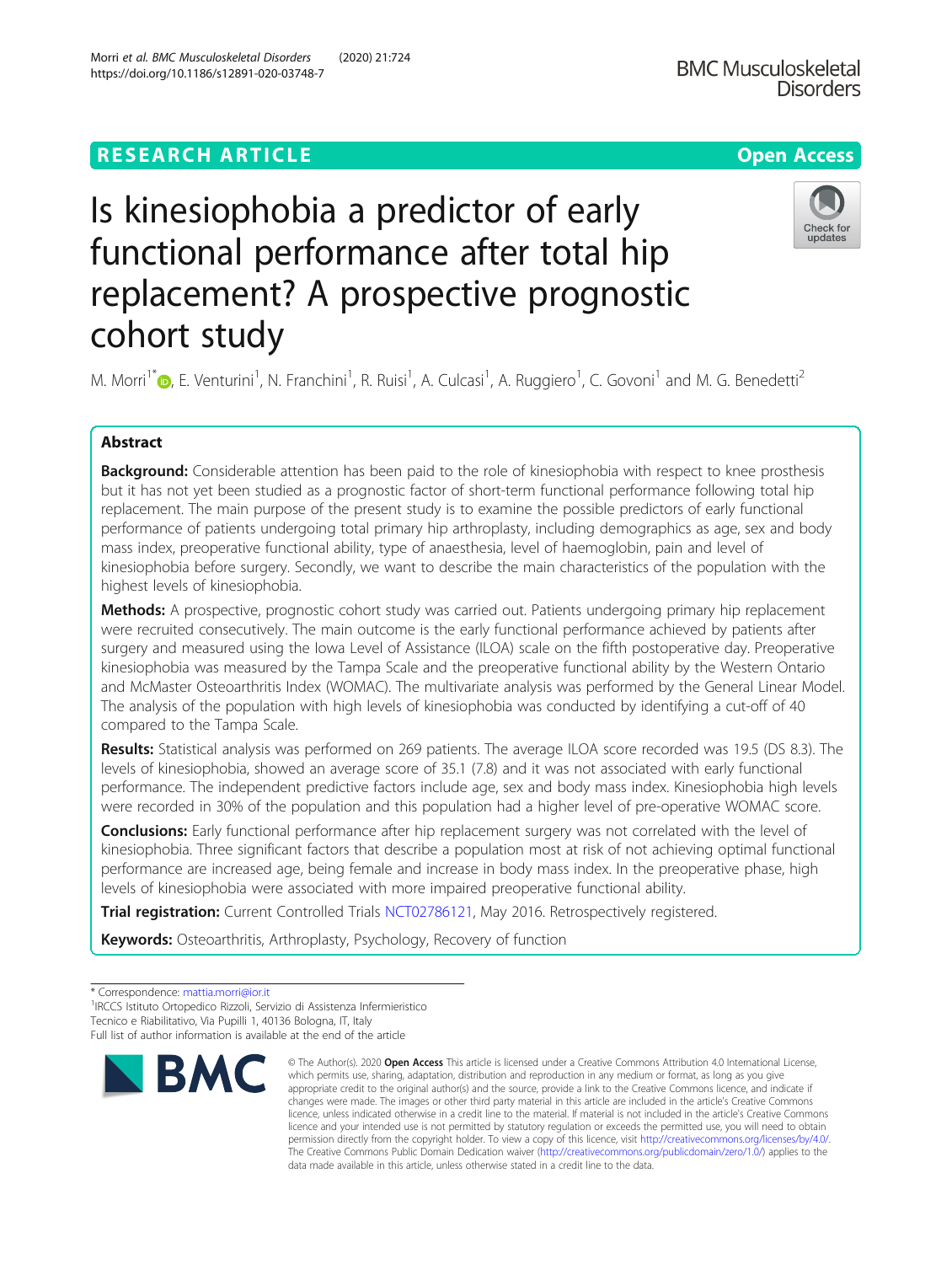## Background

Total hip replacement generally has a good level of success, usually guaranteeing complete restoration of joint function and elimination of painful symptoms [[1](#page-5-0), [2\]](#page-5-0). However, in a percentage of patients, the risk of non-optimal functional recovery remains [\[3,](#page-5-0) [4\]](#page-5-0). The planning of care pathways in today's orthopedic surgery units continuously require the need to combine the reduction in hospitalization time with early motor skills recovery. The possibility to identify patients at risk by determining the correct outcome predictors is a critical element in this context. Currently, factors that show to have significant roles in hip replacement surgery are age, sex, body mass index (BMI) and pre-operative functional level [[5](#page-5-0)–[9](#page-5-0)]. Interestingly, also high levels of kinesiophobia have been associated with worse outcomes in various diseases affecting the spine  $[10-12]$  $[10-12]$  $[10-12]$  $[10-12]$ , upper limbs  $[13, 14]$  $[13, 14]$  $[13, 14]$  $[13, 14]$  and lower limbs [\[15,](#page-6-0) [16\]](#page-6-0). Kinesiophobia is defined as the fear and refusal of movement [\[17\]](#page-6-0), based on the fear-avoidance model introduced by Vlaeyen et al. [\[18\]](#page-6-0). In patients undergoing knee replacement, authors showed a negative correlation between high levels of kinesiophobia and reduced knee flexion [\[19,](#page-6-0) [20\]](#page-6-0), ambulatory performance [\[21,](#page-6-0) [22](#page-6-0)], pain  $[20, 22]$  $[20, 22]$  $[20, 22]$  $[20, 22]$  and length of hospital stay  $[23]$  $[23]$  $[23]$ . In literature, Kinesiophobia was measured using the Tampa Scale and patients with high levels of Kinesiophobia were identified for scores greater than 40 [\[21](#page-6-0)].

Considerable attention has been paid to the role of kinesiophobia with respect to knee prosthesis, however, to our knowledge, it has not yet been studied as a prognostic factor of short-term functional performance following total hip replacement. Therefore, the main aim of the present study is to examine the possible predictors of early functional performance in terms of short-term autonomy of patients undergoing total primary hip arthroplasty, including demographics as age, sex and body mass index, preoperative functional ability, type of anaesthesia, level of haemoglobin, pain before and after surgery and level of kinesiophobia before surgery. Secondly, the study aimed to describe the main characteristics of the population with the highest levels of kinesiophobia and to analyze any differences with the population with lower levels of kinesiophobia.

## Methods

## Study design

Prospective-prognostic cohort study.

## Participants

The present study was carried out at a single-specialized orthopedic hospital in a 33-bed surgical department for hip joint replacement. Patients undergoing primary hip replacement with a minimally invasive and lateral approach were recruited consecutively according to the following inclusion criteria: age range between 18 and 75 years old, symptoms of hip pain at least 3 months before surgery. A period of at least 3 months was deemed necessary for the onset of the mechanisms of fear the of movement, characteristic of kinesiophobia, which present an alteration of function from a clinical point of view [[18\]](#page-6-0). Patients who underwent hip replacement due to trauma or surgical revision, other surgical treatments of lower limbs in the last year, with concomitant rheumatic diseases (rheumatoid arthritis, ankylosing spondylitis) and/or neurological diseases (Parkinson's disease, stroke) or with signs of cognitive impairment, were excluded from the study. In addition, patients were excluded from the study in cases where orthopedic complications of failed prosthetic implants (dislocations or implant mobilization) or major complications occurring during postoperative hospitalization causing interruptions in the normal rehabilitation process. The study received formal approval from the Institution's ethics committee and each patient provided written consent. The study was registered on the [ClinicalTrials.gov](http://clinicaltrials.gov) registry (N. [NCT02786121\)](https://clinicaltrials.gov/ct2/show/NCT02786121).

#### Outcome measure

The main outcome is the early level of functional performance achieved by patients measured using the Iowa Level of Assistance (ILOA) scale on the fifth postoperative day. The ILOA scale was studied and validated by Shields et al. [[24\]](#page-6-0) and has been used in several studies with populations similar to the present one [\[6](#page-5-0), [25](#page-6-0), [26](#page-6-0)]. The scale presents five items: sitting position, standing position, walking, stair climbing and walking speed. Each activity in the study is measured according to the degree of assistance requested and aid used. Assistance levels were evaluated with scores from 0 to 6, where lower scores indicate greater functional independence. The scale for aids used are evaluated with scores from 0 to 5. The total score ranges from 0 to a maximum of 50. No specific cut-off was settled.

## Study variables

The variables considered and subsequent samples collected were identified before the start of the study through literature research.

Demographics and clinical variables: age, gender, body mass index (BMI), type of anesthesia (total, spinal and combination), intensity of pain (Numerical Rating Scale - NRS) [[27\]](#page-6-0), hemoglobin variation (calculated as the difference between the preoperative value and the minimum value recorded in the first five postoperative days) and the onset of complications (urinary tract, respiratory tract, cardiovascular system and skin) were the variables of which samples were collected by a clinician and recorded.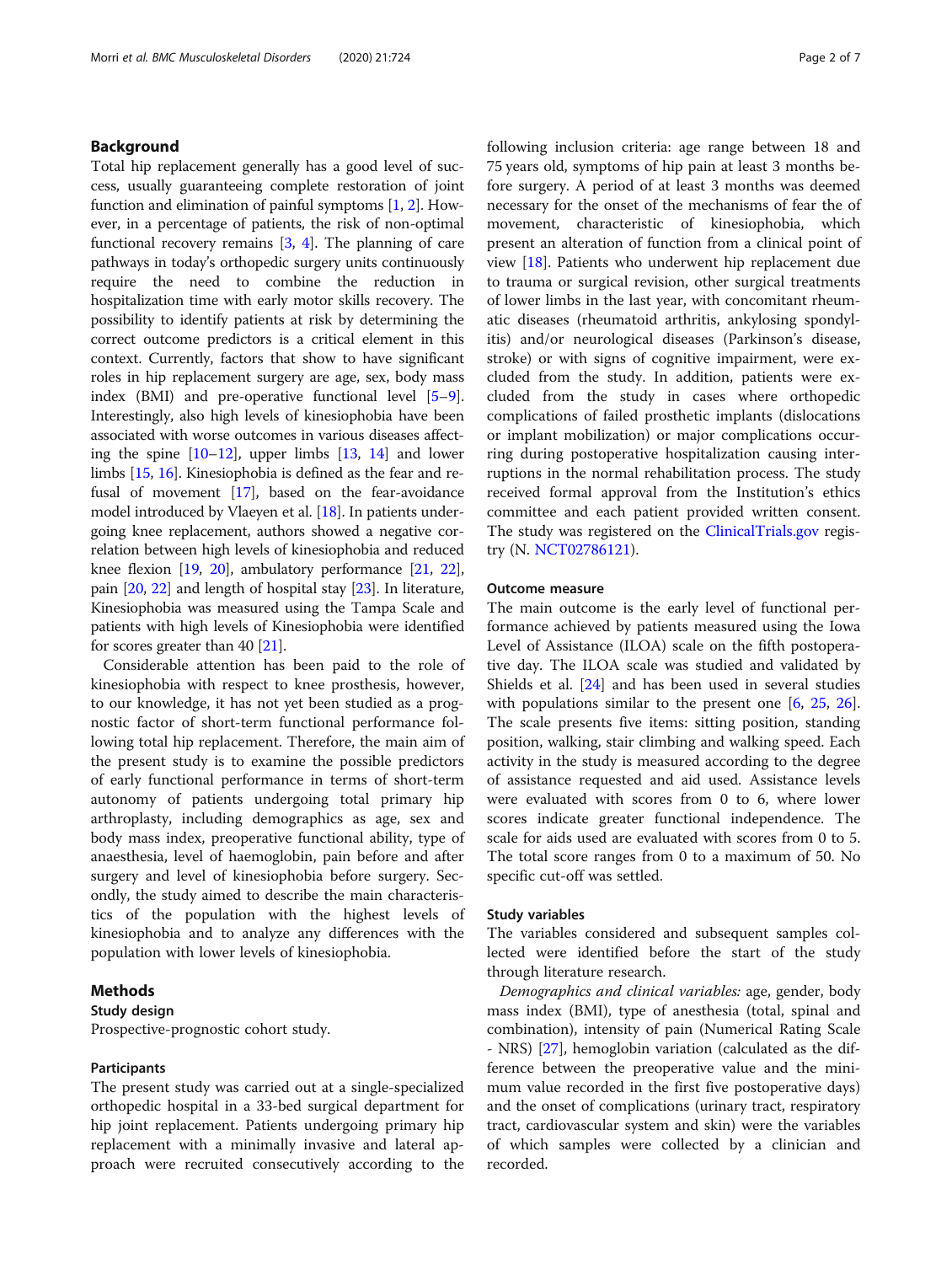Self-reported measures: during preoperative admission at the hospital's orthopedic department, the physiotherapist recruited patients based on inclusion and exclusion criteria, collected study consent forms and administered the following assessment scales:

- the preoperative functional ability was measured by the Italian version of the Western Ontario and McMaster Osteoarthritis Index (WOMAC) [[28\]](#page-6-0). This scale was developed for patients with osteoarthritis of the hip and knee and has been proven to be valid and repeatable [[28\]](#page-6-0). The WOMAC consists of 24 items that are evaluated according to a 5-point Likert scale with scores from 0 to 4 for each item and divided into 3 groups: pain, stiffness and function. Higher scores indicate greater difficulty with an overall score that could range from 0 (no limitation) to 96 (maximum limitation).

- the level of kinesiophobia was measured using the Tampa Scale for Kinesiophobia (TSK). The Italian version [[29](#page-6-0)] provides 13 items each of which uses a Likert 4-point scale that ranges from 1 (strongly disagree) to 4 (strongly agree). The total score is calculated by adding up the scores of each item, the higher scores representing higher levels of kinesiophobia. The total score ranges from 13 (absence of kinesiophobia) to 52 (maximum fear of movement). This variable was collected as a continuous variable for the main purpose of the study in the analysis of predictive factors relating to early functional performance. The evaluation of kinesiophobia was carried out on the preoperative day. In order to meet the second objective of the study and describe the main characteristics of the population with the highest kinesiophobia scores and any differences with the population with lower levels, based on some studies on knee prosthesis [[20,](#page-6-0) [21\]](#page-6-0), a cut-off score of 40 was established. This secondary analysis had the role of providing possible indications for further studies and insights in relation to the role of Kinesiophobia in the processes that lead patients to hip replacement surgery.

#### Inpatient physiotherapy program

Physiotherapy during the postoperative phase required two daily 30-min sessions of physical therapy starting from the first postoperative day. The exercise program was carried out early on and accelerated with the aim to achieve upright position on day one, walking with a frame on day two, walking with forearm crutches on day three, and, depending on the patient's clinical conditions, ascending three steps. Each physiotherapist was free to choose the activities to execute in each session from the physiotherapy schemes. No specific assessment or physiotherapy treatment was planned out regarding patients who had significant anxiety levels. In cases where the physiotherapist considered it appropriate, it was possible to verticalize the patient in two operators

to obtain a greater level of safety. The pharmacological treatment set in the postoperative phase did not provide the use of targeted therapy for anxiety, except in cases where treatment was not already being carried out in the patient on a regular basis during the preoperative period.

## Sample size

The ILOA scale in a sample of 167 previously studied patients [[6\]](#page-5-0) at the same surgery department had an average score of 16.6 with standard deviation of 6.5 at hospital discharge. The number of patients enrolled in this study was sized on this score and on the number of predictive parameters included in the multivariate statistical analysis. Therefore, based on these considerations, it was estimated to enroll a sample of at least 200 subjects.

#### Statistical analysis

All continuous data are expressed in terms of mean ± standard deviation (SD) and categorical variables are expressed as proportions or percentages. The Kolmogorov Smirnov test was performed to test normality of continuous variables. The Spearman's rank correlation was used to assess correlation between continuous data and the Pearson chi square test, evaluated by the exact method (to manage small subgroups), was performed to investigate the relationships between grouped variables. One-Way ANOVA was performed to assess differences among groups when the Levene test for homogeneity of variances was not significant ( $p < 0.05$ ), alternatively the Mann Whitney test was used. The multivariate analysis was performed by the General Linear Model with the fixed effects as the categorical predictor, and the covariates as the continuous predictor. For all tests,  $p < 0.05$ was considered significant. Statistical Analysis was carried out by using the Statistical Package for the Social Sciences (SPSS) software version 15.0 (SPSS Inc., Chicago, USA). In addition to the main analysis described here, a further analysis was conducted to investigate possible differences between the basic characteristics of the sample in relation to high levels of Kinesiophobia, for Tampa Scale scores greater than 40.

## Results

A total of 284 patients were enrolled between May 2016 and February 2017, according to the inclusion criteria. The flow of patients and the reasons for exclusions are outlined in Fig. [1](#page-3-0). Complications occurred in 12 patients (4.5%). Statistical analysis was performed on 269 patients. The description of the sample and of the variables collected and used for statistical analysis is summarized in Table [1](#page-3-0) for continuous variables, and in Table [2](#page-3-0) for categorized variables. The average ILOA score was 19.5 (DS 8.3).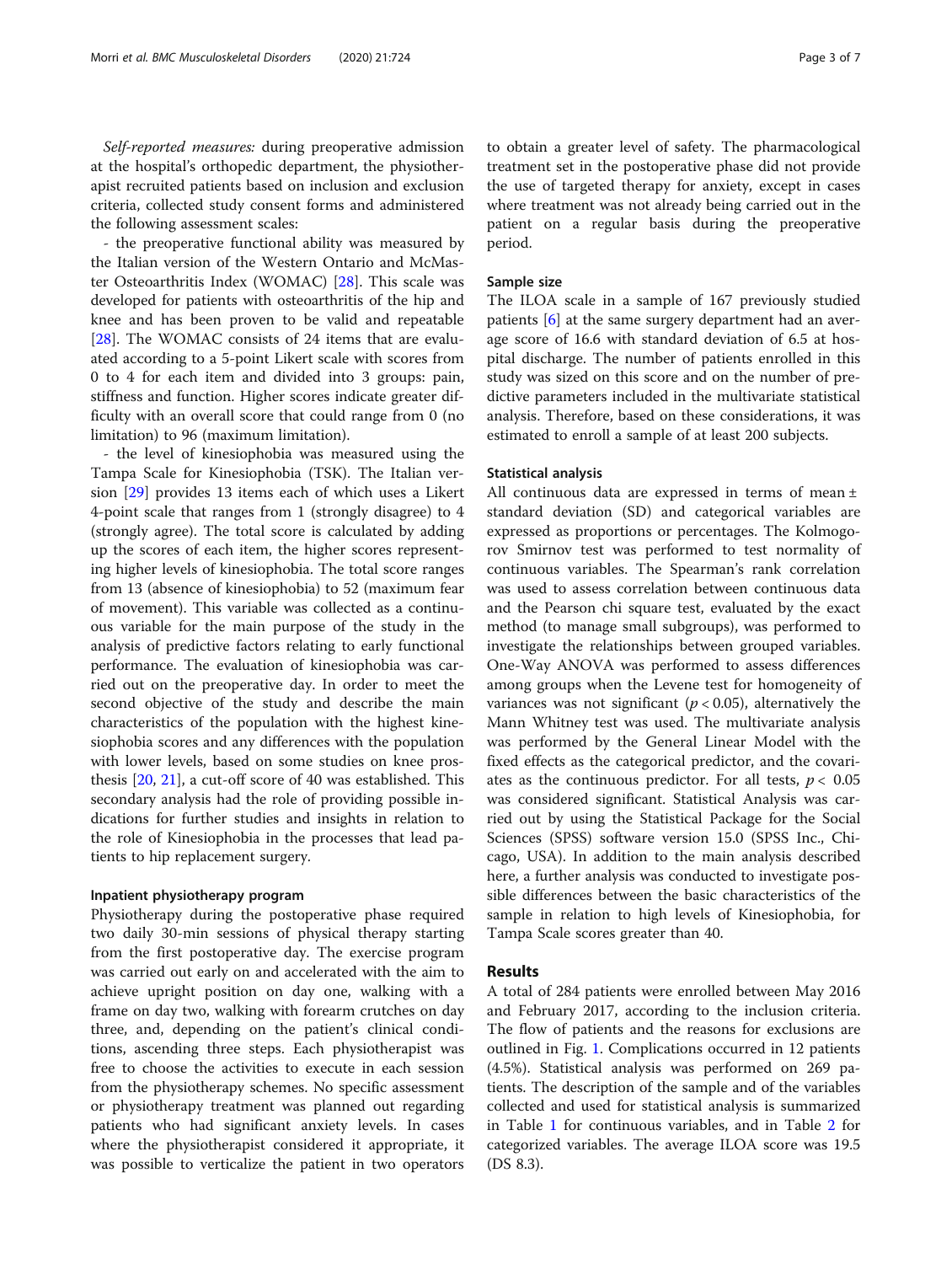<span id="page-3-0"></span>

The level of kinesiophobia, measured by the Tampa scale, showed an average score of 35.1 (7.8). This variable was not associated with early functional performance measured by ILOA score. Instead, the univariate analysis showed increase in age, increase in body mass index and a more compromised functional preoperative status measured with WOMAC score, as risk factors. Results showed protective factors to be the male sex, a higher preoperative hemoglobin level and a greater reduction in hemoglobin in the postoperative phase.

Table 1 Characteristics of the population and univariate analysis between continuous variables and ILOA score

| Variables              | Mean<br>(DS) | <b>ILOA TOT</b>       |          |
|------------------------|--------------|-----------------------|----------|
|                        |              | Rho                   | Pvalue   |
| Age                    | 59.9 (10.5)  | 0.263                 | < 0.0005 |
| <b>BMI</b>             | 26.9(4.1)    | 0.135                 | 0.027    |
| <b>WOMAC</b> total     | 51.9 (14.3)  | 0.147                 | 0.016    |
| <b>WOMAC</b> pain      | 9.5(3.4)     | 0.057                 | 0.351    |
| <b>WOMAC</b> stiffness | 4.7(1.7)     | 0.092                 | 0.134    |
| <b>WOMAC</b> function  | 37.9 (10.1)  | 0.149                 | 0.015    |
| Pre TSK                | 35.1 (7.8)   | $-0.360$ <sup>a</sup> | 0.556    |
| Pre Hemoglobin         | 14.0(1.3)    | $-0.168$              | 0.006    |
| Delta Hemoglobin       | 4.1(1.4)     | $-0.134$              | 0.028    |

Missing cases: 3 for WOMAC; 6 for pre TSK; 1 for per Hemoglobin and 1 for Delta Hemoglobin

a Pearson correlation

Table 2 Characteristics of the population and univariate analysis between categorical variables and ILOA score

| Frequency (%)<br>118 (43.9)<br>17.1(7.5)<br>151 (56.1)<br>21.6 (8.4) |                                                                                                              |
|----------------------------------------------------------------------|--------------------------------------------------------------------------------------------------------------|
|                                                                      | < 0.0005                                                                                                     |
|                                                                      |                                                                                                              |
|                                                                      |                                                                                                              |
|                                                                      |                                                                                                              |
|                                                                      | 0.276                                                                                                        |
|                                                                      |                                                                                                              |
|                                                                      |                                                                                                              |
| At least one day with $pain > 3$ (NRS)                               |                                                                                                              |
|                                                                      | 0.458                                                                                                        |
|                                                                      |                                                                                                              |
|                                                                      | 21.9(9.6)<br>18.5(6.7)<br>19.4 (8.2)<br>19.4 (8.2)<br>21.7(9.0)<br>$\cdots$ . $\cdots$ . $\cdots$ . $\cdots$ |

Missing cases: 1 for anesthesia and 1 for pain

The significant variables were included in the multivariate analysis model and results are summarized in Table 3. The independent predictive factors include: age, sex and body mass index.

Further analysis was conducted on the characteristics of the sample and postoperative outcomes of patients with a high level of preoperative kinesiophobia. Patients with high preoperative kinesiophobia scores, greater than 40, measured with the Tampa Scale, were 30%. The results of this secondary analysis are shown in Table [4](#page-4-0). Patients with higher levels of kinesiophobia before surgery had higher WOMAC score. No further differences emerged between the population with higher and lower levels of kinesiophobia.

## **Discussion**

In the present study, the increase in age, female sex and the increase in BMI emerged as independent predictors of the worse recovery of patient autonomy after total primary hip replacement; this association did not emerge with respect to kinesiophobia. The recovery of functional autonomy measured by the ILOA scale showed an average score of 19.5 (SD 8.3) on the fifth postoperative day. This value is in line with the average score of 18.2 (DS 7.7) reported by Stockton and Mersegne [[26](#page-6-0)] in which the evaluation was carried out on the sixth postoperative day. Kinesiophobia was highlighted as a significant factor in various studies  $[19-23, 30]$  $[19-23, 30]$  $[19-23, 30]$  $[19-23, 30]$  $[19-23, 30]$  $[19-23, 30]$ , which showed a worse outcome compared to post-operative recovery.

Table 3 Multivariate analysis for ILOA

| <b>Variables</b> | в       | 95% Wald confidence interval |             |              |
|------------------|---------|------------------------------|-------------|--------------|
|                  |         | <b>Lower limit</b>           | Upper limit | value        |
| Age              | 0.172   | 0.83                         | 0.261       | < 0.001      |
| Male Sex         | $-4435$ | $-6.321$                     | $-255$      | ${}_{0.001}$ |
| <b>BMI</b>       | በ 279   | 0.048                        | 0.509       | 0.018        |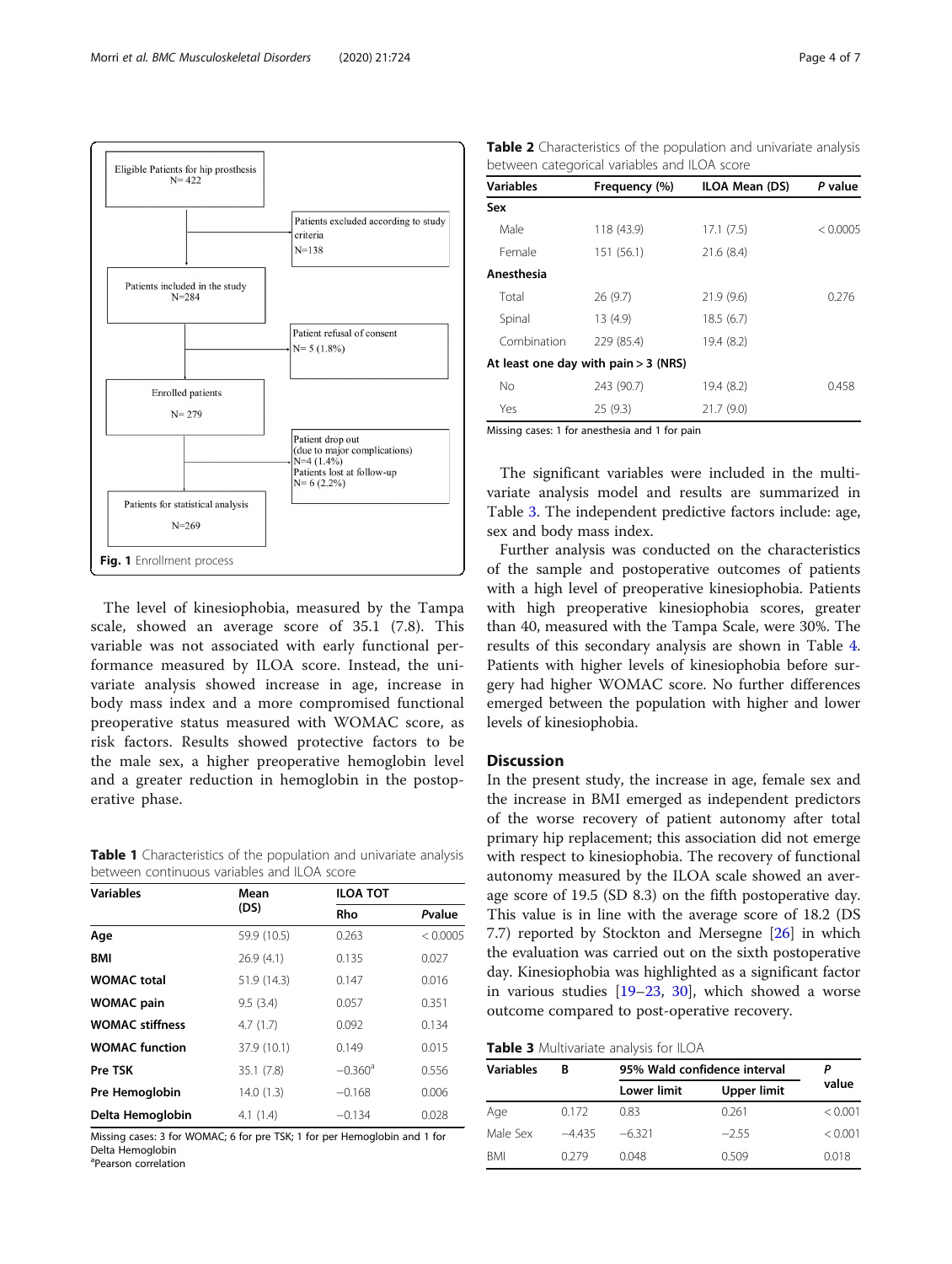<span id="page-4-0"></span>

|                                           | Kinesiophobia < 40<br>$N = 187$ | Kinesiophobia ≥40<br>$N = 82$ | Pvalue   |
|-------------------------------------------|---------------------------------|-------------------------------|----------|
| Baseline Characteristic                   |                                 |                               |          |
| Age, mean (DS)                            | 59.5 (10.3)                     | 61.1(11.0)                    | 0.166    |
| Female, %                                 | 44.9                            | 41.5                          | 0.689    |
| BMI, mean (DS)                            | 27.0(4.2)                       | 27.2(4.0)                     | 0.711    |
| Hemoglobin, mean (DS)                     | 13.9(1.3)                       | 14.0(1.4)                     | 0.592    |
| Womac pain, mean (DS)                     | 9.3(3.3)                        | 10.0(3.6)                     | 0.079    |
| Womac stiffness, mean (DS)                | 4.6(1.6)                        | 4.7(1.9)                      | 0.428    |
| Womac function mean (DS)                  | 36.8(10.1)                      | 39.9 (9.7)                    | 0.011    |
| Womac total, mean (DS)                    | 50.7 (13.9)                     | 54.6 (14.2)                   | 0.015    |
| Pre TSK, mean (DS)                        | 31.4(5.6)                       | 44.1(3.3)                     | < 0.0005 |
| Postoperative outcome                     |                                 |                               |          |
| Length of hospitalization (LOS) mean (DS) | 5.98(1.8)                       | 6.04(1.3)                     | 0.794    |
| At least one day with pain $>$ 3 (NRS), % | 9.6                             | 8.6                           | 1.000    |
| ILOA Score, mean (DS)                     | 20.0(8.9)                       | 18.8 (6.9)                    | 0.332    |

The mean Tampa scale score reported by Doury-Panchout [[21](#page-6-0)] was 36.5 (6.7), slightly higher than the score reported in the present study of 35.1 (7.8) in the preoperative phase. The population with high levels of kinesiophobia had an average score of 43.7 (3.5) and 46.0 (10.2), respectively, in the Doury-Panchout and Guney-Deniz studies, which is in line with the score of the present work of 44.1 (3.3). Moreover, the percentage of patients with a high level of kinesiophobia was 36 in the Doury-Panchout study, and 47.8 in the Guney-Deniz study, while in the present study it was 30. Therefore, in patients who undergo knee replacement, kinesiophobia seems to have the same intensity as patients with osteoarthritis of the hip, but with a higher frequency. This aspect could also explain the difference in the role that this factor plays in the postoperative recovery phase. Fear of movement mechanisms likely to associate with post-operative recovery are probably more common in patients with knee replacement. An association between joint function and kinesiophobia level emerges in patients with hip replacement, who report that fear of movement seems to have a significant role in the process that leads to worsening of function but is not directly associated with preoperative pain symptoms.

It should be borne in mind that the above referenced studies were aimed at patients undergoing knee prosthesis and many of these cases presented an underestimated sample size with possible bias. In Archer et al. [[31\]](#page-6-0), in patients undergoing spinal surgery, it was confirmed, instead, that preoperative kinesiophobia was not correlated with functional outcomes evaluated at 6 weeks and 6 months after surgery, while there was an association between the same outcomes and postoperative

kinesiophobia. It remains to be clarified what is the role of surgical intervention that modifies the structure of the hip joint and soft tissue in a very short time, with respect to kinesiophobia, which authors have described as a process of pathological adaptation with prolonged modes and timing. Further studies are needed to understand whether a preoperative condition of fear may be significantly correlated with longer-term outcomes. As previously mentioned, increase in age was found to be one of the factors associated with postoperative functional outcome. Indeed, several authors have shown this correlation  $[5, 6, 32]$  $[5, 6, 32]$  $[5, 6, 32]$  $[5, 6, 32]$  $[5, 6, 32]$  $[5, 6, 32]$ , both with respect to a functional outcome and to the evaluation of the length of hospital stay [\[33\]](#page-6-0). In addition, sex emerged as another variable linked to patient characteristics associated with the ILOA score. In fact, women showed a lower level of recovery compared to men, as already highlighted in the studies of Vincent [[5\]](#page-5-0), Morri [\[6](#page-5-0)] and Elings [[34\]](#page-6-0). In these studies, the age of the female population is slightly more advanced, additionally, their conditions of pain and preoperative function are worse than their male counterparts; these aspects could possibly explain the poorer results of post-operative recovery.

The only factor that emerged as significant, which was possible to intervene during the preoperative phase was BMI. In the literature however, the role of BMI has not yet been defined in a decisive manner. For example, in Vincent's study [[5](#page-5-0)], BMI did not appear to be significant, while it was significant in the systematic reviews of Buirs [[7\]](#page-5-0), Liu [[35](#page-6-0)], Elings [\[34](#page-6-0)] and Smith [[32](#page-6-0)].

The preoperative functional ability was not associated with early postoperative recovery. In a literature review by Mak et al. [\[36](#page-6-0)], the authors showed how preoperative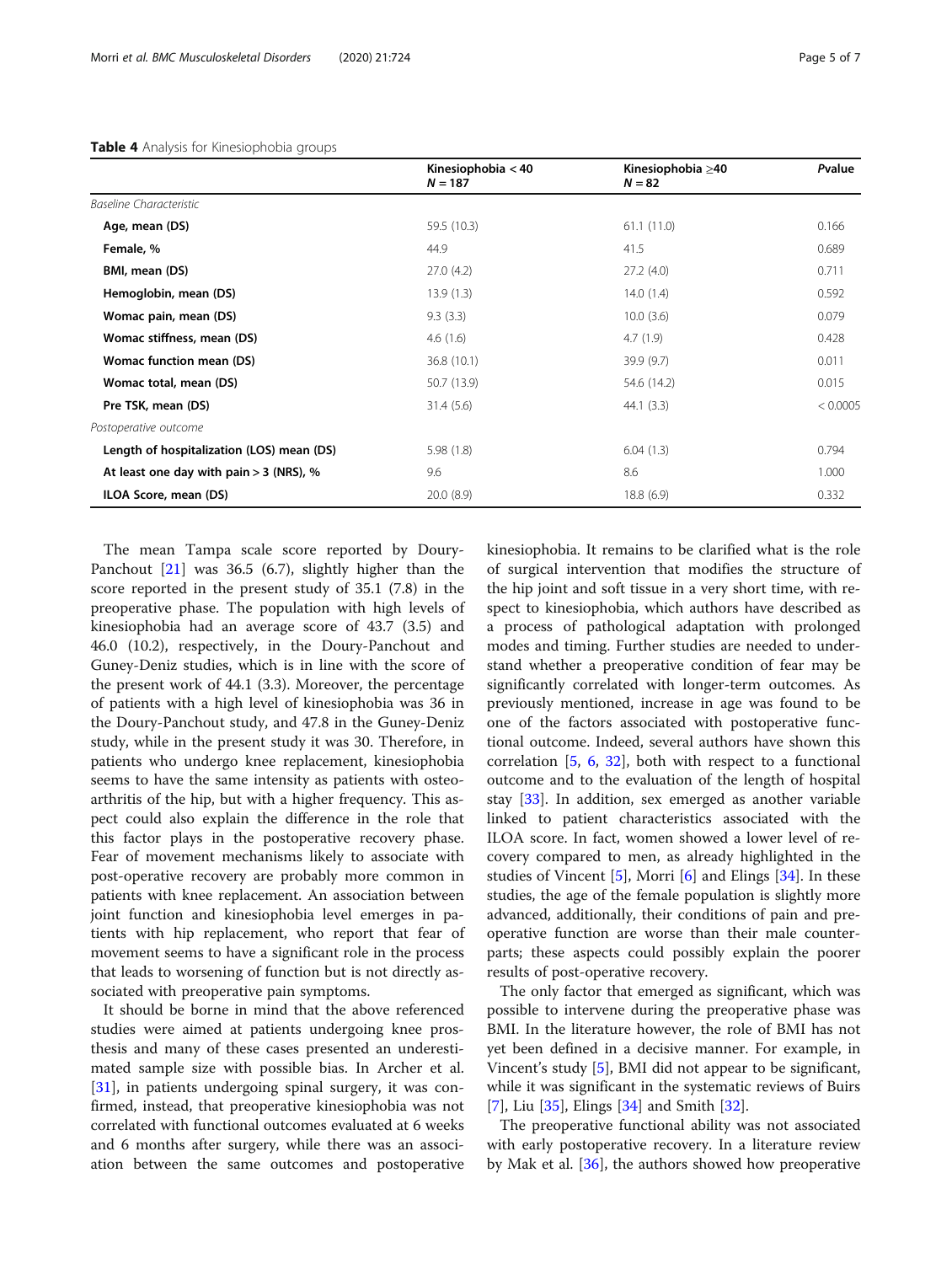<span id="page-5-0"></span>exercise was prescribed to maintain a better functional level and to reduce pain during the waiting period before surgery, but without associated it with post-operative recovery. On the contrary, Smith's study [[32](#page-6-0)] and the systematic review of Buirs [7] showed association between preoperative functional ability and postoperative recovery. In addition, a higher hemoglobin level and greater blood loss emerged as protective factors with respect to the functional outcome. Ibrahim et al. [\[37\]](#page-6-0) showed a correlation between the level of hemoglobin and the length of hospital stay. Therefore, in the present study, it can be hypothesized that hemoglobin played such a confounding role that the multivariate analysis lost significance, confirming the results of Schneider et al. [\[33\]](#page-6-0).

## Limits

The study presents some limitations. Among the preoperative variables, the comorbidities present were not evaluated. However, this factor does not significantly correlate with functional recovery reported in the literature [\[34](#page-6-0)]. Another limit is the length of follow-up. The study was aimed at early functional recovery, while a more prolonged follow-up over time may be useful in a further study to understand the role of kinesiophobia on outcomes in the medium to long term. Finally, the mean ILOA score (16.6 with SD 6.5) from which we started to calculate the sample size of 200 patients, was lower than the mean score that emerged from the study (19.5 with DS 8.3). The studied sample of 269 patients was, however more than originally expected and this allowed us to obtain stable results.

## Conclusion

Based on our findings, early functional performance after hip replacement surgery was not correlated with the level of preoperative kinesiophobia. Three significant factors that describe a population more at risk of not achieving optimal functional performance are older age, female gender, and higher BMI. It is important to take these risk factors into consideration when planning both surgery and rehabilitation approach. In the preoperative phase, patients with high levels of kinesiophobia exhibit more impaired preoperative functional ability.

#### Abbreviations

BMI: Body Mass Index; ILOA: Iowa Level of Assistance; NRS: Numerical Rating Scale; WOMAC: Western Ontario and McMaster Osteoarthritis Index (WOMAC); SPSS: Statistical Package for the Social Sciences

#### Acknowledgements

We would like to thank the ward of Orthopaedic-Traumatology and Prosthetic surgery and revisions of hip and knee implants" of the Instituto Ortopedico Rizzoli.

#### Authors' contributions

MM, study conception and design, analysed and interpreted the patient data, wrote the manuscript; EV, study conception, collected data and built data set, interpreted the data; NF, study conception, collected data and built data set; RR collected and interpreted the data; AC, study conception, collected data and built data set; AR, collected data and analysed and interpreted the patient data, MGB, analysed and interpreted the patient data, revised the paper critically for important intellectual content. All authors read and approved the final manuscript.

#### Funding

This work was supported by Nurse Research Center and Physical Medicine and Rehabilitation Department of Istituto Ortopedico Rizzoli, paying for the English translation. Not financial support was provided for the design of the study and collection, analysis and interpretation of data and in writing the manuscript.

#### Availability of data and materials

The datasets used and/or analysed during the current study are available from the corresponding author on reasonable request.

#### Ethics approval and consent to participate

All patients provided written informed consent before participating and the study protocol received formal approval from the Ethics Committee of Instituto Ortopedico Rizzoli. The study was registered on the [ClinicalTrials.gov](http://clinicaltrials.gov) registry (N. [NCT02786121](https://clinicaltrials.gov/ct2/show/NCT02786121)).

#### Consent for publication

Not applicable.

#### Competing interests

The Authors declare that they have no competing interest.

#### Author details

<sup>1</sup>IRCCS Istituto Ortopedico Rizzoli, Servizio di Assistenza Infermieristico Tecnico e Riabilitativo, Via Pupilli 1, 40136 Bologna, IT, Italy. <sup>2</sup>IRCCS Istituto Ortopedico Rizzoli, Servizio di Medicina Fisica e Riabilitativa, Bologna, Italy.

#### Received: 20 March 2020 Accepted: 28 October 2020 Published online: 07 November 2020

#### References

- 1. Marx RG, Jones EC, Atwan NC, Closkey RF, Salvati EA, Sculco TP. Measuring improvement following total hip and knee arthroplasty using patient-based measures of outcome. J Bone Joint Surg Am. 2005;87(9):1999–2005.
- 2. Bruyère O, Ethgen O, Neuprez A, Zégels B, Gillet P, Huskin JP, Reginster JY. Health-related quality of life after total knee or hip replacement for osteoarthritis: a 7-year prospective study. Arch Orthop Trauma Surg. 2012; 132(11):1583–7.
- 3. Judge A, Cooper C, Williams S, Dreinhoefer K, Dieppe P. Patient-reported outcomes one year after primary hip replacement in a European collaborative cohort. Arthritis Care Res. 2010;62(4):480–8.
- 4. Hawker GA, Badley EM, Borkhoff CM, Croxford R, Davis AM, Dunn S, Gignac MA, Jaglal SB, Kreder HJ, Sale JE. Which patients are most likely to benefit from total joint arthroplasty? Arthritis Rheum. 2013;65(5):1243–52.
- Vincent HK, Alfano AP, Lee L, Vincent KR. Sex and age effects on outcomes of total hip arthroplasty after inpatient rehabilitation. Arch Phys Med Rehabil. 2006;87(4):461–7.
- 6. Morri M, Franchini N, Gerini G, Morabito R, Pignotti E, Benedetti MG, Marchese O, Zanotti E. Measuring functional performance at discharge from hospital after total joint arthroplasty as a pre-requisite for planning early rehabilitation: a prognostic study. Orthop Nurs. 2015;34(2):95–100.
- Buirs LD, VanBeers LWAH, Scholtes VAB, et al. Predictors of physical functioning after total hip arthroplasty: a systematic review. BMJ Open. 2016;6:e010725. [https://doi.org/10.1136/bmjopen-2015-010725.](https://doi.org/10.1136/bmjopen-2015-010725)
- 8. Lungu E, Vendittoli PA, Desmeules F. Identification of patients with suboptimal results after hip arthroplasty: development of a preliminary prediction algorithm. BMC Musculoskelet Disord. 2015;16(1):279.
- 9. Oosting E, Hoogeboom TJ, Appelman-de Vries SA, Swets A, Dronkers JJ, van Meeteren NL. Preoperative prediction of inpatient recovery of function after total hip arthroplasty using performance-based tests: a prospective cohort study. Disabil Rehabil. 2016;38(13):1243–9.